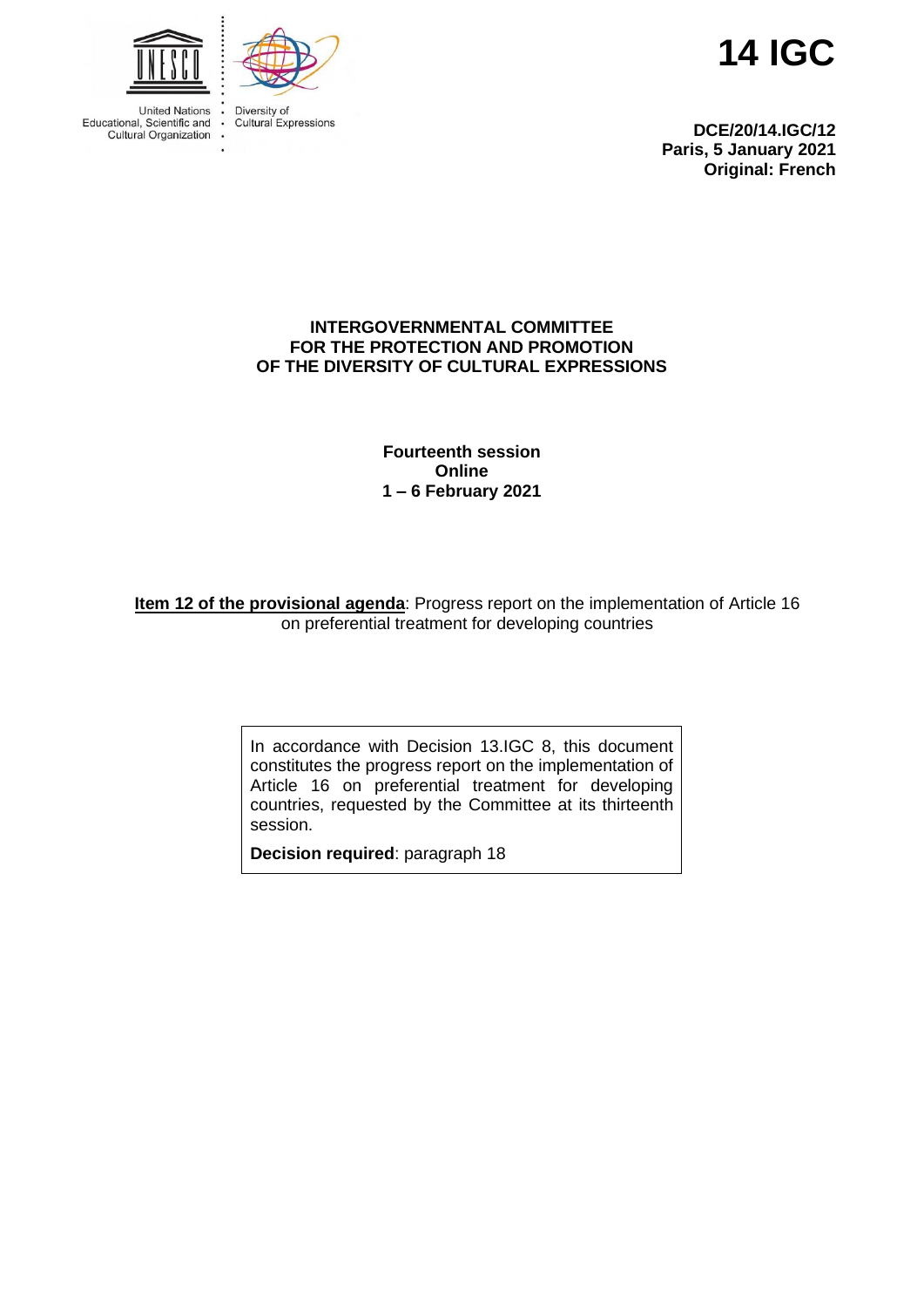## **I. Background**

- 1. At its thirteenth session, the Intergovernmental Committee for the Protection and Promotion of the Diversity of Cultural Expressions (hereinafter "the Committee") requested the Secretariat to continue its efforts to support Parties in the area of preferential treatment and to submit to it, at its fourteenth session, a progress report on the implementation of Article 16 on preferential treatment for developing countries [\(Decision 13.IGC 8\)](https://en.unesco.org/creativity/sites/creativity/files/sessions/13igc_decisions_en.pdf). Previously, at its seventh session, the Conference of Parties had invited the Intergovernmental Committee to "implement capacity-building activities, advocacy and training programmes related to preferential treatment measures, recognized under the Convention as an innovative mechanism to address the imbalance in trade relations and mobility barriers" [\(Resolution 7.CP 14\)](https://en.unesco.org/creativity/sites/creativity/files/sessions/7cp_resolutions_en.pdf).
- 2. Preferential treatment is enshrined in Article 16 of the Convention on the Protection and Promotion of the Diversity of Cultural Expressions. One of the most binding clauses of the 2005 Convention, it stipulates that "Developed countries shall facilitate cultural exchanges with developing countries by granting, through the appropriate institutional and legal frameworks, preferential treatment to artists and other cultural professionals and practitioners, as well as cultural goods and services from developing countries". Preferential treatment is understood as having both a cultural and a trade component. It creates an obligation for developed countries in favour of developing countries with regard to persons (artists and cultural professionals) and cultural goods and services. Support to be provided by developed countries goes beyond traditional development assistance and should be designed to effectively facilitate cultural exchanges, *i.e.*, a cross-border movement of goods, services and persons. The implementation of Article 16 thus aims to contribute directly to one of the fundamental objectives of the Convention, namely to redress persistent imbalances in the flow of cultural goods and services, to facilitate the mobility of artists from the South and their capacity to access markets, and to increase opportunities for audiences worldwide to access a greater diversity of cultural expressions.
- 3. As specified in the Operational Guidelines on "Preferential treatment for developing countries", a wide range of policies and measures are required for developing countries to benefit from preferential treatment or to advocate for its inclusion when negotiating at the international, regional and/or bilateral level.
- 4. The introduction of preferential treatment provisions was also recognized by the Conference of Parties, at its sixth session in 2017, as one of the guiding principles for the implementation of the Convention in the digital environment to ensure that balanced cultural exchanges could also be pursued when artists and cultural professionals used digital technologies to create, produce and distribute their works<sup>1</sup>.

### **II. Modest capacity-building and training opportunities**

5. As already mentioned in [Document DCE/20/13.IGC/8,](https://en.unesco.org/creativity/sites/creativity/files/sessions/13igc_8_preferential_treatment_en.pdf) despite its clear potential for contributing to dynamic cultural exchanges with long-term effects in both developed and developing countries, the implementation of Article 16 and its actual impact on the ground remain insufficient and underexplored. The decision taken by the Executive Board to redesign the UNESCO-Aschberg Bursaries for Artists [\(197 EX/Decision 11\)](file:///C:/Users/l_mayer-robitaille/AppData/Local/Packages/Microsoft.MicrosoftEdge_8wekyb3d8bbwe/TempState/Downloads/831235180eng%20(1).pdf) allowed for the creation of a new programme addressing the needs of Parties to the Convention in the areas of preferential treatment and artistic freedom, with a view to facilitating the emergence of strong, diverse creative sectors, especially in the South. Three types of interventions are pursued within the programme: *the development of training materials* and training on their use; *direct assistance* for countries, either through technical support or capacity building; *research and analysis*. The Secretariat's efforts in 2020, which are mentioned in this document, have therefore been made possible by the UNESCO-Aschberg Programme for Artists and Cultural

<sup>1.</sup> Operational guidelines on the implementation of the Convention in the digital environment (Resolution 6.CP 11), available at: [https://en.unesco.org/creativity/sites/creativity/files/digital\\_guideline](https://en.unesco.org/creativity/sites/creativity/files/digital_guidelines_en_full-3.pdf) [s\\_en\\_full-3.pdf.](https://en.unesco.org/creativity/sites/creativity/files/digital_guidelines_en_full-3.pdf)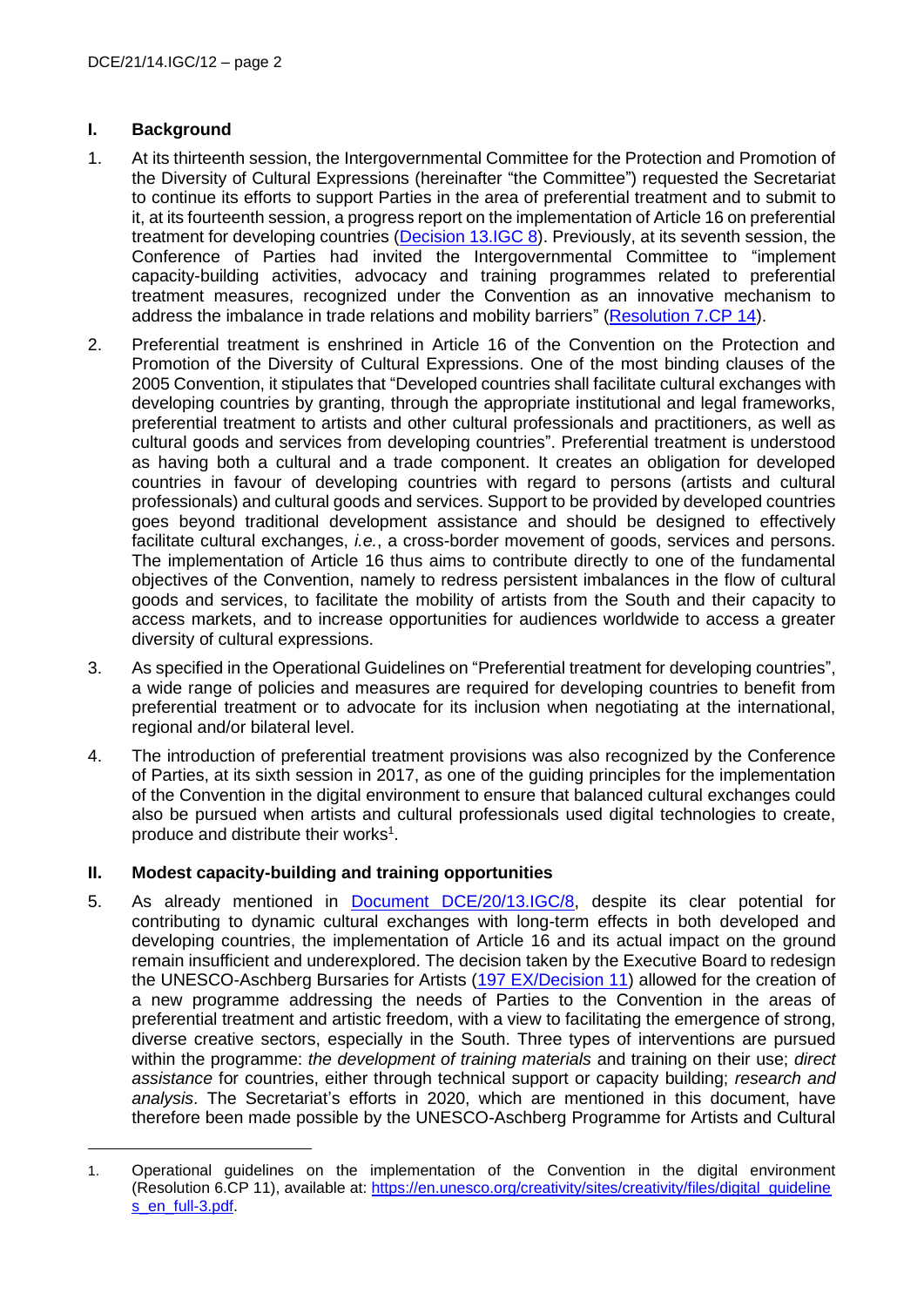Professionals, the aim of which, in accordance with the 2030 Agenda, is to help promote sustained, inclusive and sustainable economic growth and to reduce inequalities between countries<sup>2</sup>.

- 6. Difficulties associated with the implementation of Article 16 can be due to a lack of clarity on its scope, both for those who are bound to it (developed countries) and for those who are to benefit from it (developing countries). For the latter, the ability to benefit from or advocate for preferential treatment also rests on the development of strong creative sectors and external market access strategies. As already reported in Document [DCE/20/13.IGC/8,](https://fr.unesco.org/creativity/sites/creativity/files/sessions/13igc_8_preferential_treatment_en.pdf) the Secretariat developed, in 2019 and at the request of the Committee and the Conference of Parties<sup>3</sup>, the first training module on the implementation of Article 16 on preferential treatment for developing countries, in collaboration with the UNESCO Chair on the Diversity of Cultural Expressions (Faculty of Law at Université Laval in Quebec City, Canada). This general module, which addresses government actors as well as trade and cultural professionals is designed as a two-day course in which the nature and scope of commitments under Article 16 are presented and discussed. It also studies the relationship between preferential treatment under Article 16 and other relevant legal instruments, particularly free trade agreements. In addition, it presents 14 categories of preferential treatment measures included in existing cultural cooperation arrangements and mechanisms. This typology is intended to help participants better understand what constitutes a preferential treatment measure so they can discuss expected benefits and the possible challenges in its application. It also serves to examine how existing programmes can be adapted and what types of measures can be requested by developing countries when they are in a position to negotiate trade or other agreements that may have a direct or indirect impact on their creative sectors and cultural professionals.
- 7. On the sidelines of the thirteenth session of the Committee, the Secretariat held an information meeting on the results of the first sub-regional training module, held in Barbados in November 2019 in partnership with the CARIFORUM Secretariat and on the basis of the training materials and methodologies developed in collaboration with the UNESCO Chair on the Diversity of Cultural Expressions. In addition to the educational purpose of the workshop, at the request of CARIFORUM and the European Union (EU) delegation to Barbados, the Organization of Eastern Caribbean States (OECS) and the CARICOM/CARIFORUM, it also resulted in the elaboration of a final document intended to inform future discussions on policies and measures needed to better implement the Protocol on Cultural Cooperation attached to the EU-CARIFORUM Economic Partnership Agreement (EPA). The document was shared with EU and CARIFORUM authorities ahead of the ninth meeting of the EPA Joint Trade and Development Committee, held in Brussels on 28 and 29 November 2019. The Secretariat has not obtained any feedback from the Parties to the Agreement.
- 8. At the same session of the Committee, on the sidelines of the Committee's work, the UNESCO Chair on the Diversity of Cultural Expressions presented a guide to the negotiation of cultural clauses in trade agreements<sup>4</sup>. This guide, the development of which was supported by the government of Quebec, is primarily intended to make States aware of the possible implications of trade negotiations for the cultural sector and to help them develop their capacities to make informed choices in the context of such negotiations. It describes four steps necessary for the negotiation and integration of cultural clauses in trade agreements.

<sup>2.</sup> The UNESCO-Aschberg Programme contributes particularly to targets 8.a ("Increase aid for trade support for developing countries, in particular least developed countries"), 10.a ("Implement the principle of special and differential treatment for developing countries, in particular least developed countries, in accordance with World Trade Organization agreements"), and 17.11 ("Significantly increase the exports of developing countries, in particular with a view to doubling the least developed countries' share of global exports by 2020").

<sup>3.</sup> Decisions [8.IGC 11](https://en.unesco.org/creativity/sites/creativity/files/sessions/8igc-decisions-en_final_0.pdf) and [9.IGC 8;](https://en.unesco.org/creativity/sites/creativity/files/sessions/9igc_decisions_en_final.pdf) Resolutions [5.CP 11](https://en.unesco.org/creativity/sites/creativity/files/sessions/resolutions_5cp_en.pdf) and [7.CP 14.](https://en.unesco.org/creativity/sites/creativity/files/sessions/7cp_resolutions_en.pdf)

<sup>4.</sup> V. Guèvremont & I. Bernier, *Guide to the Negotiation of Cultural Clauses in Trade Agreements*, UNESCO Chair on the Diversity of Cultural Expressions, 2020, available at: http://www.unescodec.chaire.ulaval.ca/sites/unescodec.chaire.ulaval.ca/files/quide\_-6<sup>fevrier</sup> 2020 - eng - final.pdf.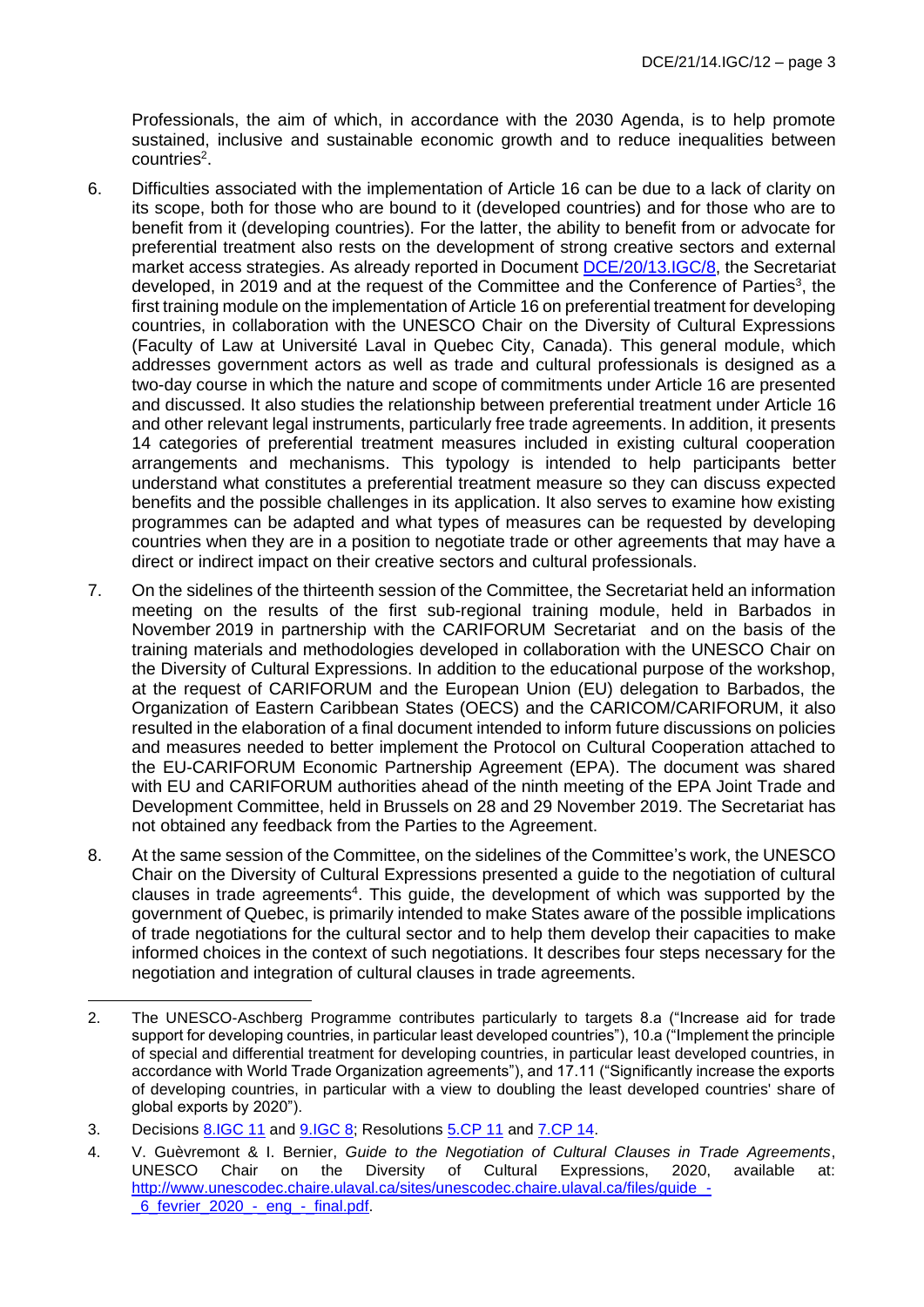- 9. Finally, on the occasion of the thirteenth session of the Committee, the Secretariat issued an information leaflet on preferential treatment<sup>5</sup>, providing a brief overview of preferential treatment for the purposes of the Convention and a list of conditions to be met by any preferential treatment measure adopted in the context of trade or other agreements.
- 10. However, despite the availability of the tools described above, 2020 was marked by the COVID-19 pandemic and the many ensuing restrictions, and as such, the Secretariat has not been able to deploy them for preferential treatment training or to respond to the very low number of requests for technical assistance or capacity building that it has received.

#### **III. Monitoring the implementation of preferential treatment measures**

- 11. The Framework for Quadrennial Periodic Reporting, adopted by the Conference of Parties at its seventh session in June 2019 [\(Resolution 7.CP 12\)](https://en.unesco.org/creativity/sites/creativity/files/sessions/7cp_resolutions_en.pdf), is structured around four of the Convention's objectives. It thus includes a section devoted to Goal 2 ("Achieve a balanced flow of cultural goods and services and increase the mobility of artists and cultural professionals"), with a series of qualitative and quantitative questions to assist Parties in providing relevant information. This monitoring exercise should thus provide an opportunity for developed countries to provide information on relevant cultural measures, initiatives and programmes and for developing countries to better identify the type of preferential treatment measures from which they could benefit.
- 12. However, as preferential treatment measures are reported as measures to promote the mobility of artists and cultural professionals and the exchange of cultural goods and services $6$ , an in-depth analysis by the Secretariat of the quadrennial periodic reports submitted in 2020 would be required to determine which preferential treatment measures were reported by Parties. However, as the submission date for the quadrennial periodic reports was postponed to 1 November 2020 due to the difficulties encountered by Parties in fulfilling this obligation in the context of the global health crisis, the Secretariat was not in a position to conduct such an analysis at the time of the preparation of this document.
- 13. Furthermore, since 2015, the data and information collected through the quadrennial periodic reports, as well as from other sources, has been analysed and consolidated in the "Reshaping Cultural Policies" global report series<sup>7</sup>. The preparation of the third edition, to be published in February 2022 on the occasion of the fifteenth session of the Committee, is under way. It provides a preliminary indication that none of the bilateral and regional trade agreements signed between 2017 and 2020, involving at least one Party to the Convention, contain a provision falling within the scope of Article 16. It must therefore be noted that some Parties are still reluctant to offer preferential treatment to artists and cultural professionals, as well as in favour of cultural goods and services, from developing countries in the framework of their trade agreements. However, preliminary research for the third edition reveals that in three of the trade agreements signed between 2017 and 2020, Parties made reservations to preserve their

<sup>5.</sup> Available in German, English, French and Spanish at: [https://en.unesco.org/creativity/publications/preferential](https://en.unesco.org/creativity/publications/preferential-treatment)[treatment.](https://en.unesco.org/creativity/publications/preferential-treatment)

<sup>6.</sup> Under the section "Mobility of artists and cultural professionals", Parties "*shall provide information on policies and measures, including preferential treatment as defined in Article 16 of the Convention, aimed at promoting the inward and outward mobility of artists and other cultural professionals around the world. They shall also report on operational programmes implemented to support the mobility of artists and cultural professionals, particularly those moving to and from developing countries, including through programmes for South-South and triangular cooperation*". Under the section "Flow of cultural goods and services", "*Parties shall report on policies and measures, including preferential treatment, as defined in Article 16 of the Convention, that facilitate a more balanced*  exchange of cultural goods and services globally. Such policies and measures include, inter alia, export and import *strategies; North-South and South-South cultural cooperation programmes and aid for trade programmes; foreign direct investments for the cultural and creative industries*".

<sup>7.</sup> Since 2015, the global report series has thus replaced specific reports on the implementation of Article 16.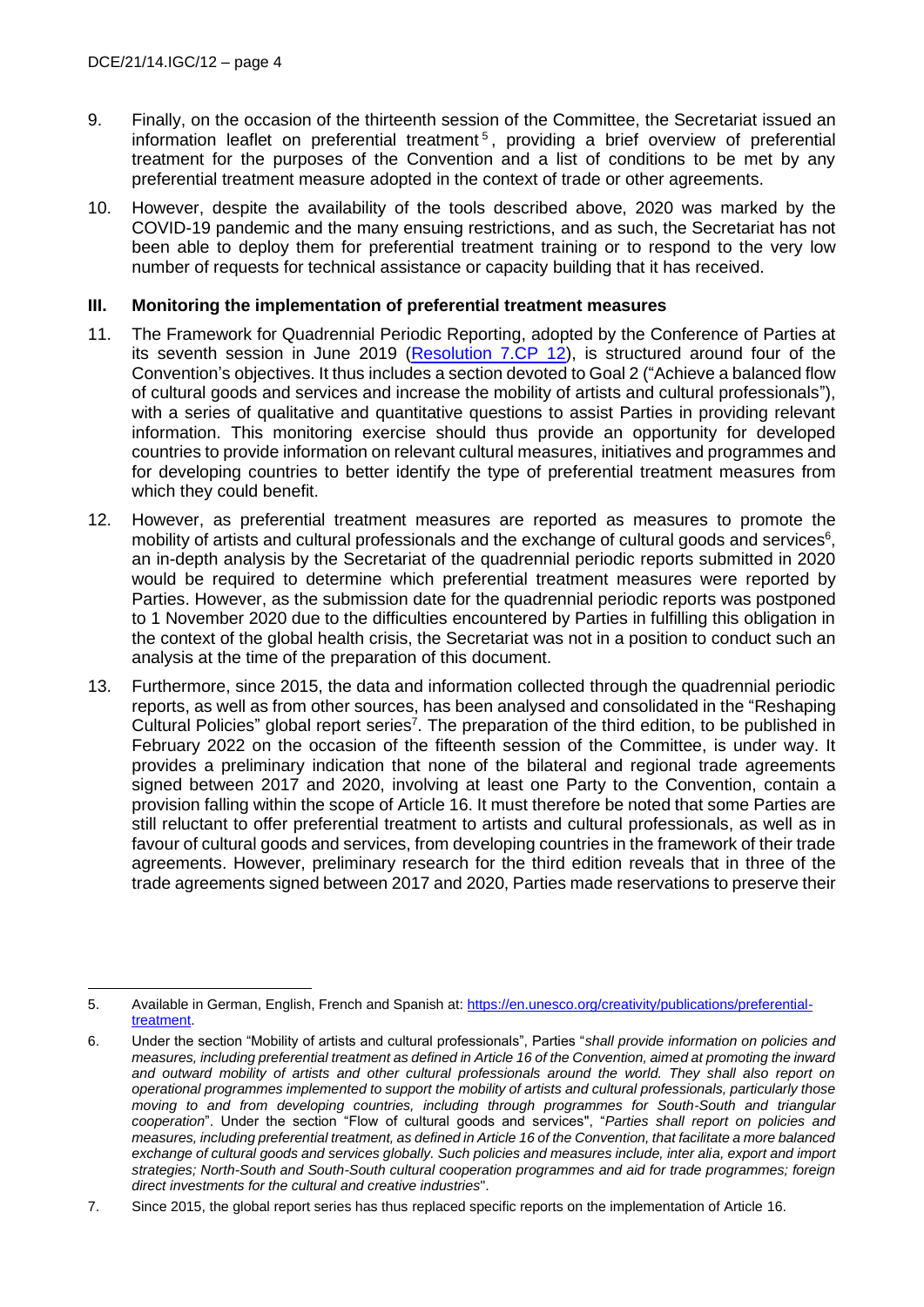right to conclude and implement cultural cooperation or audiovisual co-production agreements, notwithstanding their most-favoured-nation treatment commitment<sup>8</sup>.

14. In addition to difficulties that may be due to a lack of understanding of the scope of Article 16 by Parties reporting measures considered to be preferential treatment, effective monitoring of its implementation requires the availability of solid data on the mobility of artists, cultural professionals and the flow of cultural goods and services from developing countries. The lack of adequate data and benchmarks is a major obstacle to measuring the effective implementation of preferential treatment in developing countries and its impact on the availability and access to a diversity of cultural expressions worldwide. The Committee thus requested the Secretariat and the UNESCO Institute for Statistics (UIS) to continue their work with the Parties with a view to collecting and analysing data on the international trade of cultural goods and services, including, if possible, disaggregated data by cultural domains [\(Decision](https://fr.unesco.org/creativity/sites/creativity/files/sessions/13igc_decisions_en.pdf) 13.IGC 8). This work will start in 2021, as part of the preparation for the third edition and with the support of the UNESCO-Aschberg Programme for Artists and Cultural Professionals.

### **IV. Challenges aggravated by the COVID-19 pandemic**

- 15. One of the guiding principles of the Convention is that of "openness and balance", which calls on Parties to ensure a balance between the promotion of their cultural expressions and those of "other cultures of the world" (Article 2.8). The granting of preferential treatment to artists, cultural professionals, and cultural goods and services from developing countries is one of the measures provided for in the Convention that responds to this principle with a view to "ensuring wider and balanced cultural exchanges" (Article 1.c). However, in a context of closed borders, the Parties' leeway in implementing Article 16 should be questioned, particularly with regard to the mobility of artists and cultural professionals. As well as the pre-existing challenges, there is a need to devise alternative regimes for the international mobility of artists and cultural professionals to stimulate the circulation of diverse cultural expressions and the promotion of international cooperation. The ResiliArt debate organized by the International Conference for the Performing Arts (CINARS), in partnership with UNESCO, on 9 November 2020 opened initial avenues for reflection on this subject.
- 16. The impact of the crisis on the capacity to produce cultural goods and services and the restrictions on international travel are likely to have had a negative impact on the trade of cultural goods. At the same time, the use and exchange of digital cultural services have accelerated. Such an intensification of the creation, production and dissemination of and access to digital cultural services is concomitant with the increasingly frequent adoption of trade agreements that include chapters on digital and/or e-commerce, and even with the emergence, in 2019, of a generation of trade agreements exclusively dedicated to e-commerce. In order to ensure that the digital shift of all stages of the cultural value chain, accelerated by the COVID-19 pandemic, is not to the detriment of the diversity of cultural expressions both nationally and internationally, Parties will need to understand the legal implications of the e-commerce provisions they negotiate on the cultural and creative sector. Particularly regarding the implementation of Article 16, the provisions of the Operational Guidelines on the implementation of the Convention in the digital environment aimed at rebalancing the flow of cultural goods and services will require a strong and sustained commitment from the Parties in the context of the crisis and recovery<sup>9</sup>.

<sup>8.</sup> Regional Comprehensive Economic Partnership (see [https://rcepsec.org/legal-text/\)](https://rcepsec.org/legal-text/), Peru-Australia Free Trade Agreement (see [https://www.dfat.gov.au/trade/agreements/in-force/pafta/pafta-outcomes/Pages/pafta-outcomes\)](https://www.dfat.gov.au/trade/agreements/in-force/pafta/pafta-outcomes/Pages/pafta-outcomes) and Chile-Brazil bilateral free trade agreement (see [https://investmentpolicy.unctad.org/international-investment](https://investmentpolicy.unctad.org/international-investment-agreements/treaty-files/5821/download)[agreements/treaty-files/5821/download](https://investmentpolicy.unctad.org/international-investment-agreements/treaty-files/5821/download) in Spanish).

<sup>9.</sup> In particular, paragraph 18 calls on Parties to, on the one hand, "improve the distribution of cultural goods and services in the digital environment produced by artists and cultural professionals, enterprises and independent organizations from developing countries, including through artistic and cultural collaboration, co-production and codistribution agreements" and, on the other, to "take into account the provisions of international trade agreements they have concluded and will conclude, and their respective mechanisms with a view to offering preferential treatment in favour of cultural goods and services from developing countries in the digital environment".